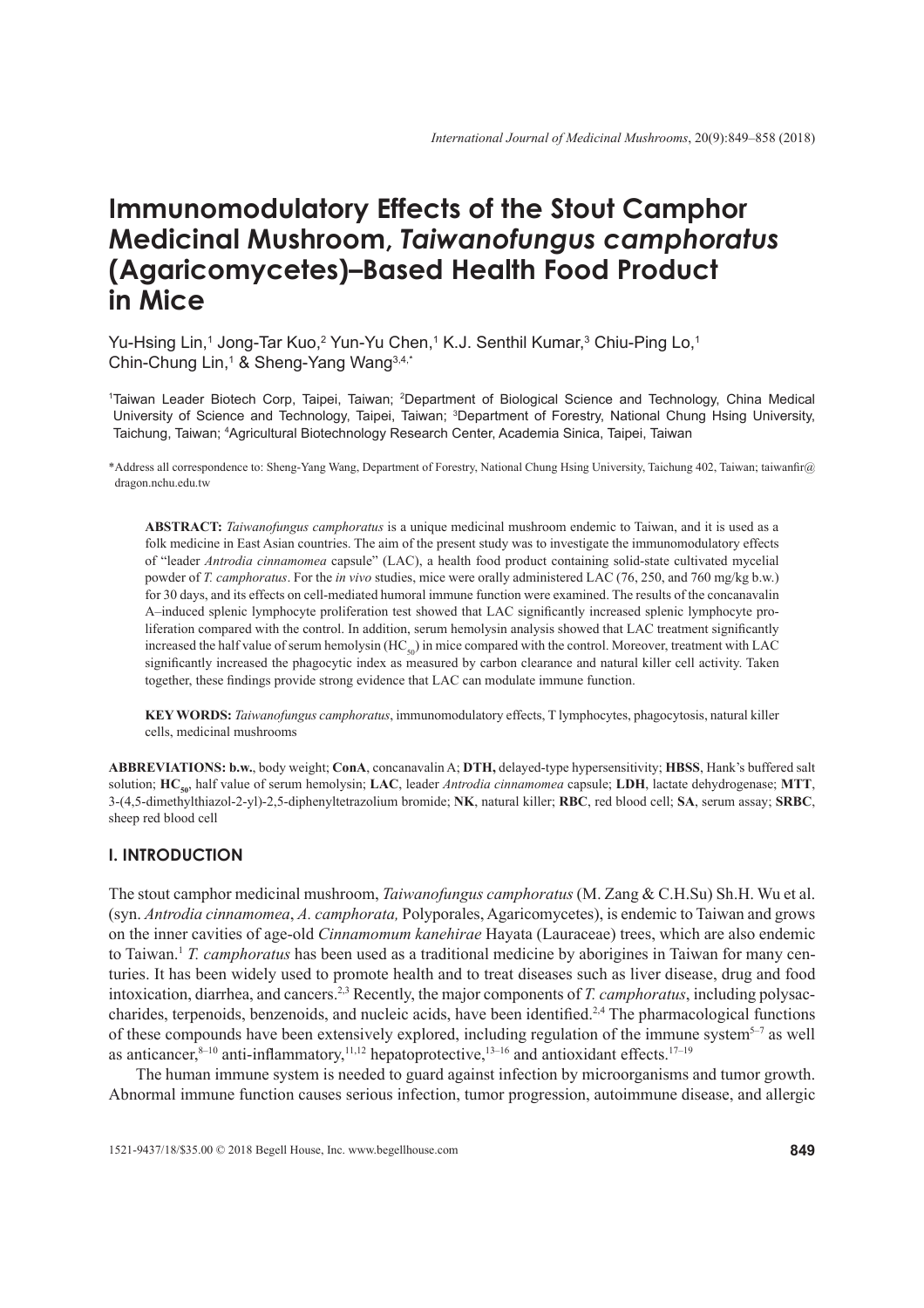responses.20 A number of polysaccharides isolated from medicinal mushrooms have been widely studied for their immunomodulatory activities. For example, polysaccharides from *Ganoderma lucidum* and *Grifola frondosa* have been proven to stimulate the activity of macrophages, T lymphocytes, and cytokine secretion.21–24 Previous studies have shown that the polysaccharide fraction of *T. camphoratus* also enhances phagocytic effects and dendritic cell maturation and promotes Th1 responses.<sup>6,25</sup> In addition, methyl antcinate K, a triterpenoid isolated from the fruiting bodies of *T. camphoratus*, activates dendritic cells to promote Th2 differentiation.26 However, the immunomodulatory effect of mycelial extracts of *T. camphoratus* still needs to be clarified. However, *T. camphoratus* has been marketed as a health food product or food supplement in Taiwan. The "leader *Antrodia cinnamomea* capsule" (LAC) is a health food product containing solid-state cultivated mycelial powder of *T. camphoratus.* In the present study, we investigated the immunomodulatory effects of LAC in mice.

## **II. MATERIALS AND METHODS**

## **A. Test Samples**

LACs were manufactured by Taiwan Leader Biotech (Taipei, Taiwan), and the LAC powder contained 99% solid-state cultivated mycelial powder of *T. camphoratus* and 1% magnesium stearate.

## **B. Animals**

Specific-pathogen-free mice were obtained from the National Institutes for Food and Drug Control (Beijing, China). The animals were housed in pathogen-free cages at the National Institute of Nutrition and Food Safety of the Chinese Center for Disease Control and Prevention (Beijing, China), an Association for the Assessment and Accreditation of Laboratory Animal Care–accredited facility, The temperature was set at  $21 \pm 2$ °C, relative humidity was  $55\% \pm 20\%$ , and lights were on 12 hours/day. Female BALB/c mice were used to measure weight, delayed-type hypersensitivity (DTH), the half value of serum hemolysin  $(HC<sub>60</sub>)$ , antibody production cell assays, concanavalin A (ConA)–induced lymphocyte proliferation, natural killer (NK) cell activity, and phagocytic activity of mice peritoneal macrophage assays. In addition, female Kunming mice were used for the carbon clearance test.

# **C. Treatment of Animals**

Forty-eight female BALB/c mice were randomly assigned to 4 groups, with 12 mice in each group. Group 1 served as a vehicle control group and received distilled water, whereas the 3 treatment groups received 76, 250, and 760 mg/kg b.w. LAC, respectively. These doses were 3, 10, and 30 times the human recommended daily intake based on body weight conversion. Test samples were prepared with distilled water and administered to animals via oral gavage once daily for 30 consecutive days (dosing volume, 0.4 mL/20 g b.w.). After treatment for 30 days, animals from each group were used for various immune function tests.

## **D. Organ and Body Weight Ratio**

The body weight of each animal was measured prior to sacrifice. The spleen and thymus were collected from the scarified mice at the end of LAC treatment. Organ weight was then measured, and the organ-tobody weight ratio was calculated.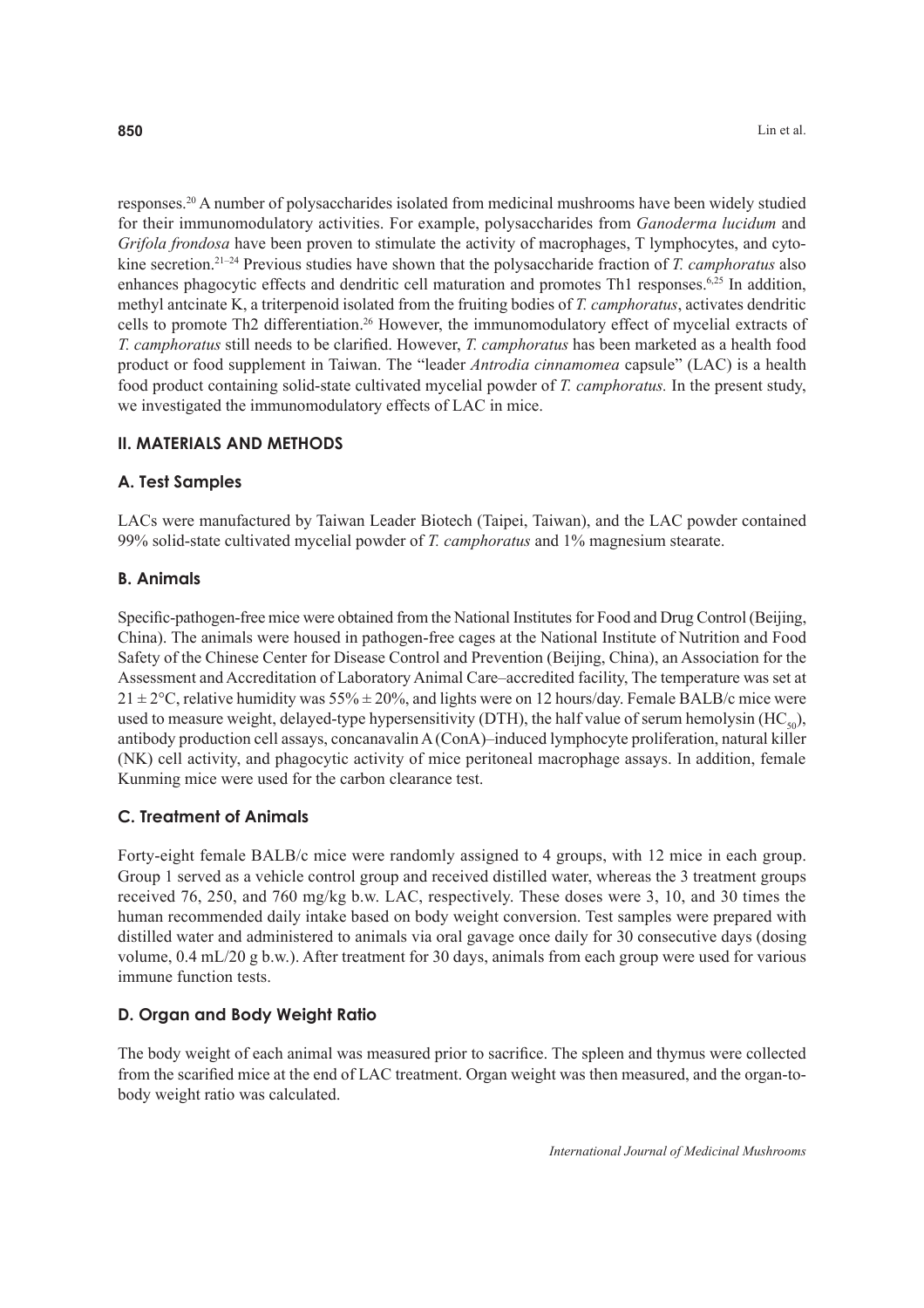## **E. DTH Assay**

At the end of LAC treatment, animals were immunized with 2% sheep red blood cells (SRBCs) (v/v, in normal saline) via intraperitoneal injection. After 4 days of immunization, the thickness of the left hind footpad was measured using calipers, and each animal was measured twice at the same site to calculate the mean value of thickness. The site of measurement was then challenged again with  $20\%$  SRBCs ( $20 \mu L$ ) via subcutaneous injection. After 24 hours, the thickness of the left hind footpad was measured. The difference between the 2 measurements was used to evaluate the level of DTH.

# **F. Mitogen-Induced Splenic Lymphocyte Proliferation**

To isolate the splenocytes, mice were sacrificed and sterilized with 75% ethanol. Then the spleens were removed and homogenized with Hank's buffered salt solution (HBSS) and centrifuged at  $1000 \times g$  for 10 minutes. The cells were suspended with RPMI 1640 medium, and cell density was adjusted to  $5 \times 10^6$ cells/mL. Cell suspension (1 mL) was plated to 24-well plates with or without ConA solution (7.5  $\mu$ g/ mL) and incubated at 37°C with 5%  $CO_2$  for 72 hours. At 68 hours, 700  $\mu$ L medium was discarded, then 700 µL serum-free RPMI 1640 medium and 50 µL 3-(4,5-dimethylthiazol-2-yl)-2,5-diphenyltetrazolium bromide (MTT) reagent were added. After incubation for 4 hours, the formazan crystals were dissolved with 1 mL/well acidic isopropanol. The absorbance was measured at 570 nm, and the proliferation of splenic lymphocytes was represented as  $(OD570_{with\text{Conf}} - OD570_{without\text{Conf}})$ .

# **G. Measurement of Antibody Secreting Cells**

Mice were immunized with 2% SRBCs (v/v, in normal saline) by intraperitoneal injection. Four days after immunization, mice were sacrificed to collect spleens and the spleen cell suspension was prepared. Agar solution (0.5 mL in HBSS buffer), 50  $\mu$ L 10% SRBCs in serum assay (SA) buffer (v/v), and 20  $\mu$ L spleen cell suspension were mixed well in a tube. The mixtures were poured on slides and incubated at 37°C in 5%  $CO_2$  for 1.5 hours. Then complement diluted with SA buffer (1:10) was added to the slides and incubated for 1.5 hours. The hemolytic plaques were counted after incubation.

# **H. Serum Hemolysin Assay (HC<sub>50</sub>)**

Mice were immunized with 2% SRBCs (v/v, in normal saline) by intraperitoneal injection. Blood samples were collected after immunization for 4 days and kept at room temperature for 1 hour. Blood samples were centrifuged at  $2000 \times g$  for 10 minutes to collect the serum. Serum was diluted to 200-fold by SA buffer. Next, 1 mL diluted serum and 500  $\mu$ L 10% SRBCs (v/v, in SA buffer) were added to the tubes, followed by the addition of 1 mL complement (diluted in SA buffer at a 1:7 ratio). SA buffer was used instead of serum for the blank control. The mixtures were incubated in a 37°C water bath for 30 minutes and then placed on ice to stop the reaction. The supernatant was collected after centrifugation at  $2000 \times g$  for 10 minutes, and 1 mL supernatant and 3 mL Drabkin's solution were mixed in a tube then incubated at room temperature for another 10 minutes. The positive control was prepared by adding  $250 \mu L$  10% SRBCs (v/v, in SA buffer) and 3.75 mL Drabkin's solution. The absorbance was measured at 540 nm. The value of  $HC_{50}$  was calculated as follows:

$$
HC_{50} = (OD540_{sample}/OD540_{half SRBC hemolysis}) \times dilution factors
$$

**Volume 20, Issue 9, 2018**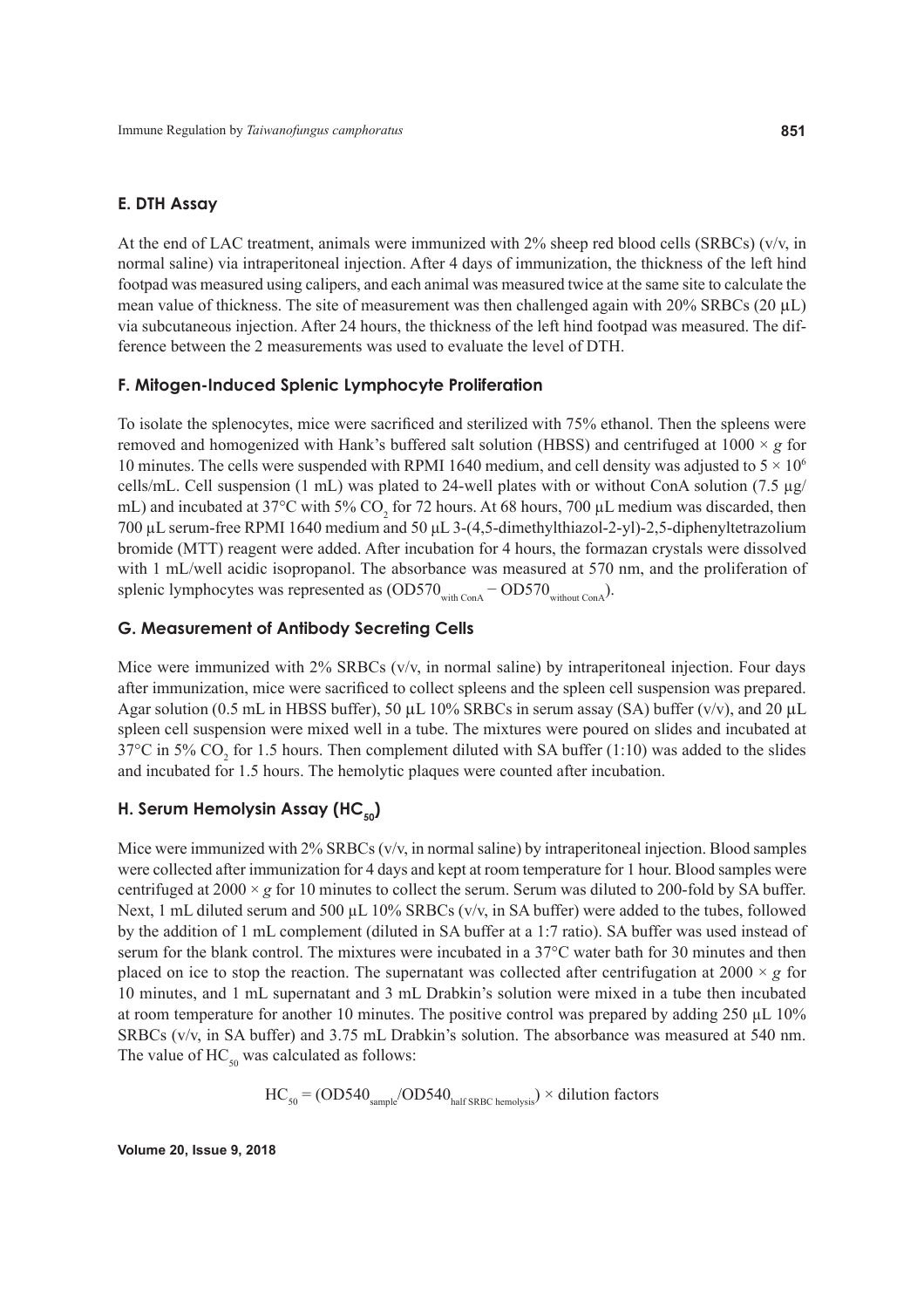#### **I. Carbon Clearance Test**

Mice were intravenously injected with diluted India ink via the tail vein. Blood samples were collected at 2 (t<sub>1</sub>) and 10 (t<sub>2</sub>) minutes after injection, then 20  $\mu$ L blood was mixed with 2 mL Na<sub>2</sub>CO<sub>3</sub>. The absorbance was measured at 600 nm and  $\text{Na}_2\text{CO}_3$  solution was used as the blank. Finally, mice were sacrificed to collect and weigh the liver and spleen. The phagocytic index (a) was calculated as follows:

$$
k = (\lg OD_1 - OD_2)/(t_2 - t_1)
$$

a = [body weight/(liver weight + spleen weight)]  $\times \sqrt[3]{k}$ 

#### **J. Measurement of Phagocytic Activity of Mouse Peritoneal Macrophages**

Mice were intraperitoneally injected with 5 mL HBSS buffer and massaged gently for 10 minutes. The mice were sacrificed and peritoneal macrophages were collected. Peritoneal macrophage fluid  $(0.5 \text{ mL})$ was transferred onto a slide and an equal volume of 20% chicken red blood cells (RBCs) was added and mixed well. Then the slide was placed in an enamel box with wet gauze and incubated at 37°C for 30 minutes. The slide was washed with normal saline to remove nonadherent cells. After drying, the slide was fixed with methanol and then stained with Giemsa solution, washed with distilled water, and dried again. One-hundred macrophages were counted on each slide, and the phagocytic index was calculated as the number of chicken RBCs phagocytosed by macrophages divided by the number of counted macrophages.

#### **K. Measurement of NK Cell Activity**

The YAC-1 target cells were subcultured for 24 hours prior to the assay. Cells were washed with HBSS buffer 3 times, and the cell concentration was adjusted to  $1 \times 10^5$  cells/mL with RPMI 1640 medium containing 10% calf serum. The spleen cell suspension was prepared as described above, and the cell number was adjusted to  $5 \times 10^6$  cells/mL. The ratio of effector cells (spleen cells) to target cells was 50:1. Effector cells (100  $\mu$ L) and target cells (100  $\mu$ L) were added to 96-well plates. Effector cells (100  $\mu$ L) and culture medium ( $100 \mu L$ ) were added to a target-cell spontaneous lactate dehydrogenase (LDH)–release control well. Effector cells (100  $\mu$ L) and 1% NP40 (100  $\mu$ L) were added to the target-cell maximum-release control well. The plates were incubated at 37°C with 5% CO<sub>2</sub> for 4 hours then centrifuged at 1500  $\times$  *g* for 5 minutes. The supernatant (100  $\mu$ L) was transferred to new 96-well plates, and 100  $\mu$ L LDH substrate (0.05 M sodium lactate, 0.66 mM nitro-tetrazolium chloride, 0.28 mM 5-methylphenazinium methosulfate, 1.3 M NAD, and 0.2 M Tris-HCl buffer, pH 8.2) was added to each well. After incubation for 10 minutes, 30 µL HCl solution (1 mol/L) was added in each well to stop the reaction. The absorbance was measured at 490 nm and NK cell activity was calculated as follows:

$$
\hbox{NK cell activity ($\%) = (OD_{Sample} - OD_{Target\ cell\ spontaneous\ release\ control})/(OD_{Target\ cell\ maximum\ release\ control} - OD_{Target\ cell\ spontaneous\ release\ control})/(OD_{Target\ cell\ maximum\ -\ relass\ control})}
$$

#### **L. Statistical Analysis**

The results are presented as the mean  $\pm$  SD of 3 independent experiments. Statistical analyses were performed using one-way analysis of variance and Dunnett's test using SPSS software. A *P* value < 0.05 was considered statistically significant.

*International Journal of Medicinal Mushrooms*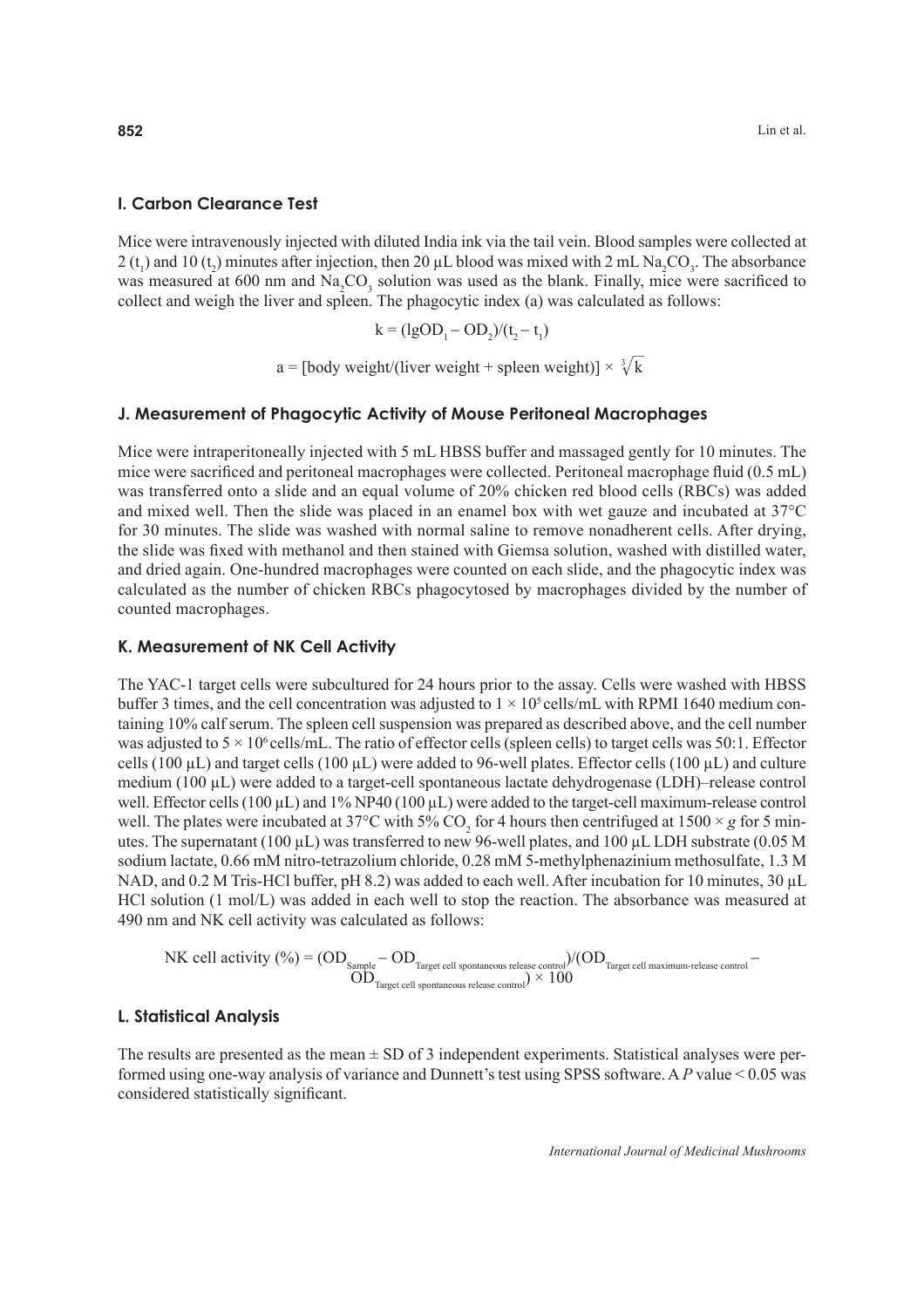#### **III. RESULTS**

## **A. Effects of LAC on Body and Organ Weight in Mice**

Prior to the investigation, different doses of LAC (76, 250, and 760 mg/kg b.w.) were tested in normal mice to detect any physiological or psychological abnormalities. No mortalities were observed in the control group or the LAC experimental group. No behavioral abnormities were observed in any of the experimental groups. The initial and final body weights of LAC treatment groups were not statistically significant compared with the control group. The body weight gains in the LAC treatment groups were not significantly altered compared with the control mice (Table 1). In addition, spleen- and thymus-tobody weight ratios in the LAC treatment groups were also not significantly different from the control group (Fig. 1).

## **B. Effects of LAC on Cellular Immunity in Mice**

To evaluate the effects of LAC on cellular immunity, DTH assays and splenic lymphocyte proliferation tests were conducted in mice treated with various doses of LAC for 30 days. SRBC-immunized mice showed increasing footpad swelling as a DTH reaction. There were no significant differences in the level of footpad swelling between any of the LAC treatment groups and the vehicle control (Fig. 2A). Results of the ConA-induced splenic lymphocyte proliferation test showed that LAC at a dose of 760 mg/kg b.w. markedly increased splenic lymphocyte proliferation to 125.6% ± 5.87% compared to the vehicle control (Fig. 2B). These results suggest that a high concentration of LAC has effects on cellular immunity in mice through stimulation of the proliferation of splenic lymphocytes.

## **C. Effects of LAC on Humoral Immunity in Mice**

Hemolytic plaque formation and the serum hemolysin level were used to evaluate whether LAC affected humoral immunity in mice. The results of hemolytic plaque formation showed no obvious difference between the LAC-treated groups and the control (Fig. 3A). In a serum hemolysin assay, the  $HC_{50}$  value was markedly increased in mice treated with LAC. However, a significant increase in  $HC_{50}$  was observed in the 76 and 760 mg/kg treatment groups  $(176.33 \pm 38.71)$  and  $152.16 \pm 53.82$ , respectively) compared to the control mice  $(99.48 \pm 41.02)$  (Fig. 3B).

## **D. Effects of LAC on Phagocytic Activity in Mice**

The rate of carbon clearance and the phagocytic ability of macrophages against chicken RBCs were used as an index of phagocytosis to evaluate the effect of LAC on phagocytic activity in mice. As shown in

| Group      | Dose $(mg/kg b.w.)$ | Initial Body Weight (g) Final Body Weight (g) |                | Weight Gain (g) |
|------------|---------------------|-----------------------------------------------|----------------|-----------------|
| Control    |                     | $18.7 \pm 0.8$                                | $21.6 \pm 1.1$ | $2.9 \pm 0.4$   |
| LAC.       | 76                  | $18.9 \pm 0.7$                                | $21.5 \pm 1.3$ | $2.6 \pm 0.8$   |
| <b>LAC</b> | 250                 | $18.7 \pm 0.9$                                | $21.6 \pm 1.6$ | $2.9 \pm 0.8$   |
| <b>LAC</b> | 760                 | $18.8 \pm 0.8$                                | $21.4 \pm 1.4$ | $2.6 \pm 0.9$   |

| TABLE 1: Body Weight and Weight Gain |  |  |  |  |  |  |
|--------------------------------------|--|--|--|--|--|--|
|--------------------------------------|--|--|--|--|--|--|

Results are presented as the mean  $\pm$  SD.

**Volume 20, Issue 9, 2018**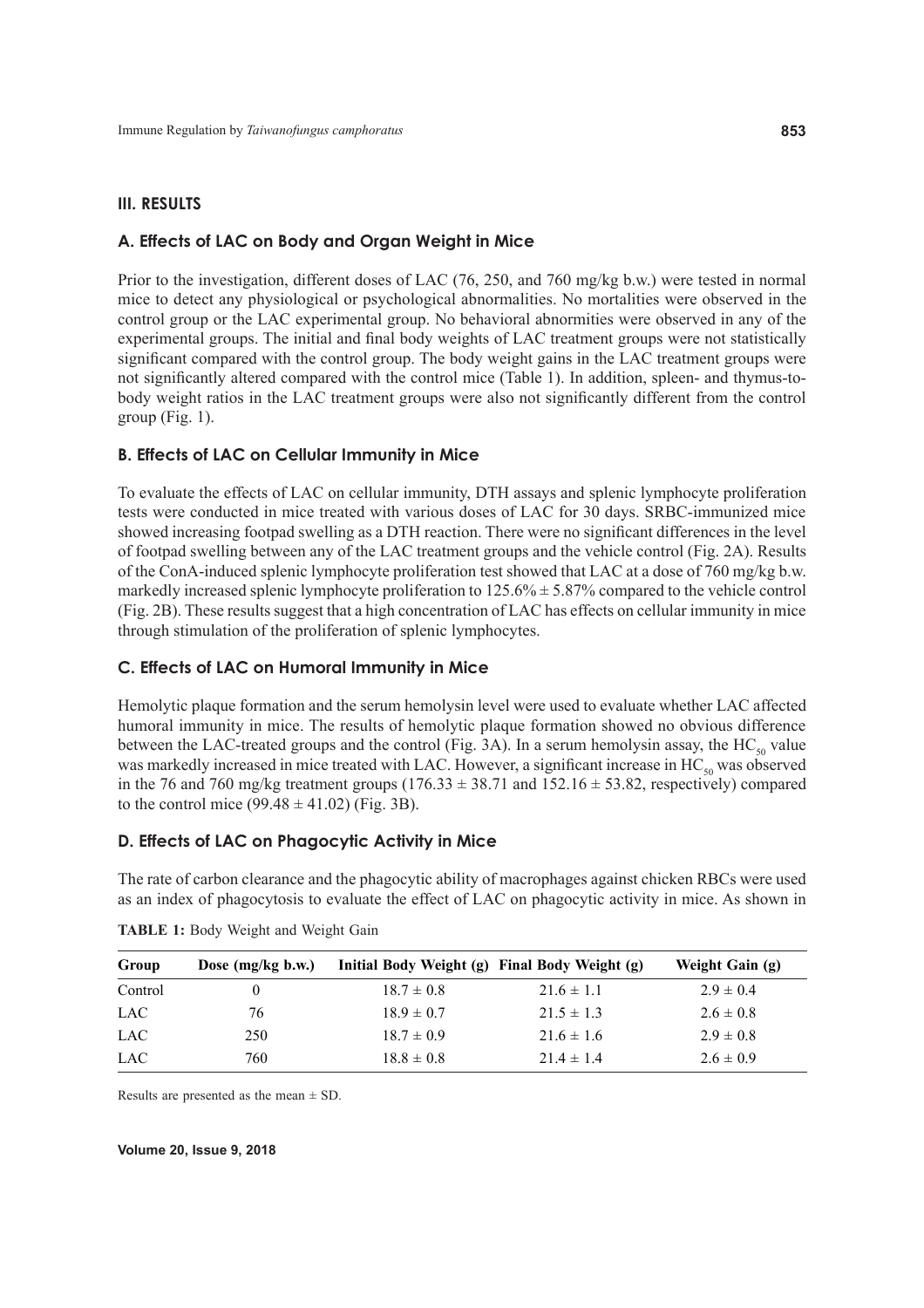

**FIG. 1:** Effect of LAC on spleen- and thymus-to-body weight ratios in mice. Forty-eight mice were randomly divided into 4 groups, with 12 mice in each group. The control group received distilled water, whereas the LAC treatment groups were administered 76, 250, and 760 mg/kg b.w. LAC once a day for 30 days. After the end of treatment, the mice were sacrificed and body weight, spleen weight, and thymus weight were measured. All results are presented as the mean  $\pm$  SD.



**FIG. 2:** Effect of LAC on DTH and splenocyte proliferation. (A) Mice were immunized with 2% sheep red blood cells via intraperitoneal injection as stated in the materials and methods. After 24 hours, the thickness of the left hind footpad was measured. (B) After immunization with 2% SRBCs, mice were sacrificed and the spleen was removed and the splenocytes were isolated. Cultured splenocyte proliferation was measured by the MTT assay. All results are presented as the mean  $\pm$  SD. \*\**P* < 0.01 compared to control.

Fig. 4A, the carbon clearance rate, termed the phagocytic index, increased in all LAC treatment groups. However, a significant increase in the phagocytic index was observed at a dose of 760 mg/kg b.w.  $(5.28 \pm 1.00)$ 1.2), which was significantly higher than that of the control group  $(4.51 \pm 1.25)$ . However, we observed no obvious difference in the phagocytic activity of peritoneal macrophages to chicken RBCs between the LAC treatment groups and the control (Fig. 4B).

*International Journal of Medicinal Mushrooms*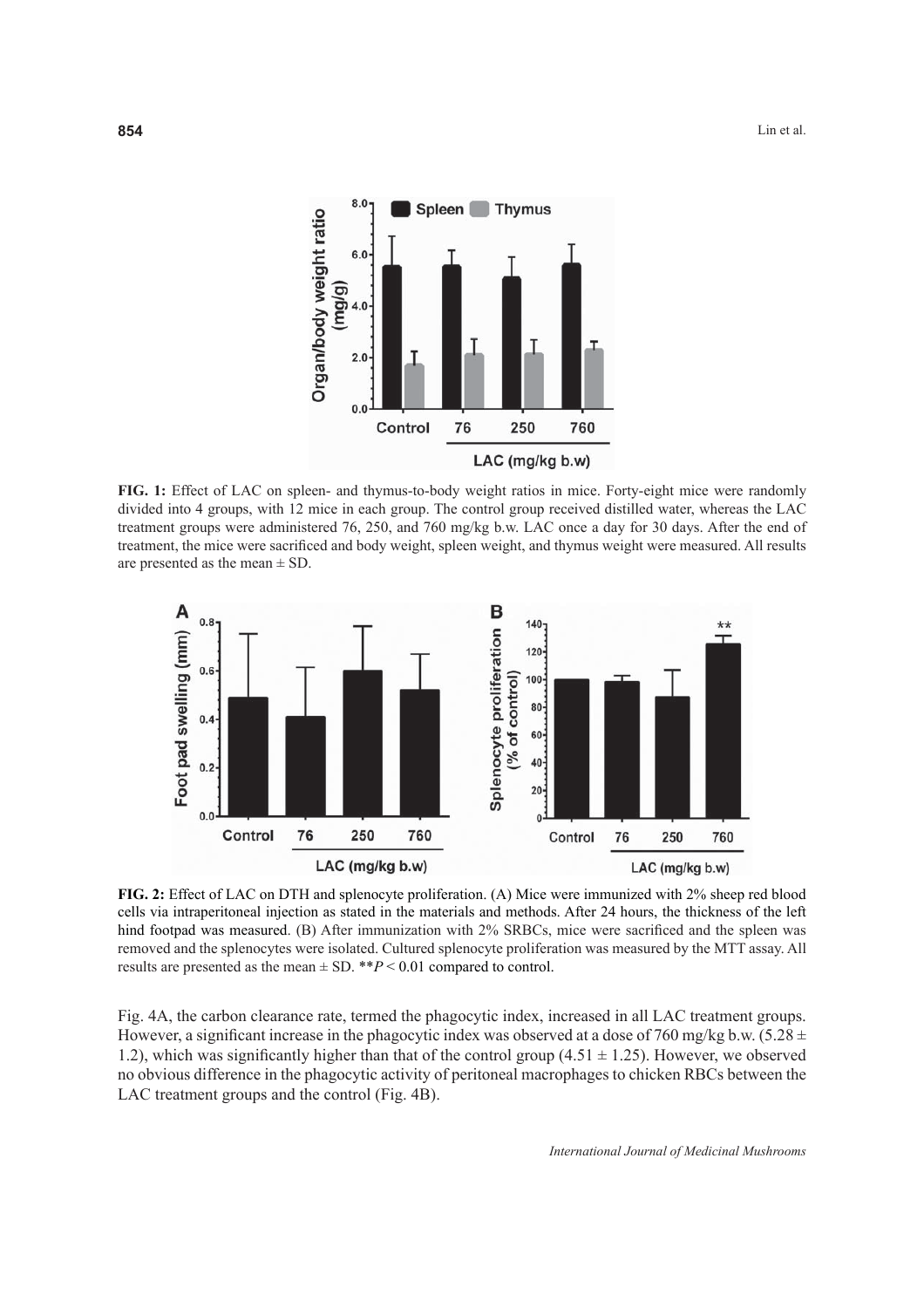

**FIG. 3:** Effects of LAC on humoral immunity in mice. (A) Mice were immunized with SRBCs and concomitantly treated with various doses of LAC. Four days after immunization, the plaque-forming cell assay was enumerated in spleen cells. (B) After immunization, the LAC concentration required for 50% hemolysis was calculated. All results are presented as the mean  $\pm$  SD. \**P* < 0.05; \*\**P* < 0.01 compared to control.



**FIG. 4:** Effect of LAC on phagocytic activity of mononuclear macrophages. (A) Mice were intravenously injected with diluted India ink via the tail vein. Blood samples were collected at  $2(t_1)$  and  $10(t_2)$  minutes after injection. Blood was mixed with Na<sub>2</sub>CO<sub>3</sub> and the absorbance was measured at 600 nm. The phagocytic index was calculated with the weight of the liver and spleen. (B) Mice peritoneal macrophages were isolated and peritoneal macrophage fluid was prepared. Then 0.5 mL peritoneal macrophage fluid was mixed with 20% chicken RBCs and coated in glass slides. After they were fixed with methanol and then stained with Giemsa solution, 100 macrophages were counted on each slide and the phagocytic index was calculated by the number of chicken RBCs phagocytosed by macrophages/number of counted macrophages. All results are presented as the mean ± SD. \**P* < 0.05 compared to the control.

# **E. Effects of LAC on NK Cell Activity**

Mice were orally administrated LAC at doses of 76, 250, and 760 mg/kg b.w., and NK cell activity was assessed after treatment for 30 days. As shown in Fig. 5, LAC at a dose of 76 mg/kg b.w. (54.63%  $\pm$ 3.76%) significantly enhanced NK cell activity compared to the control (52.26%  $\pm$  4.19%).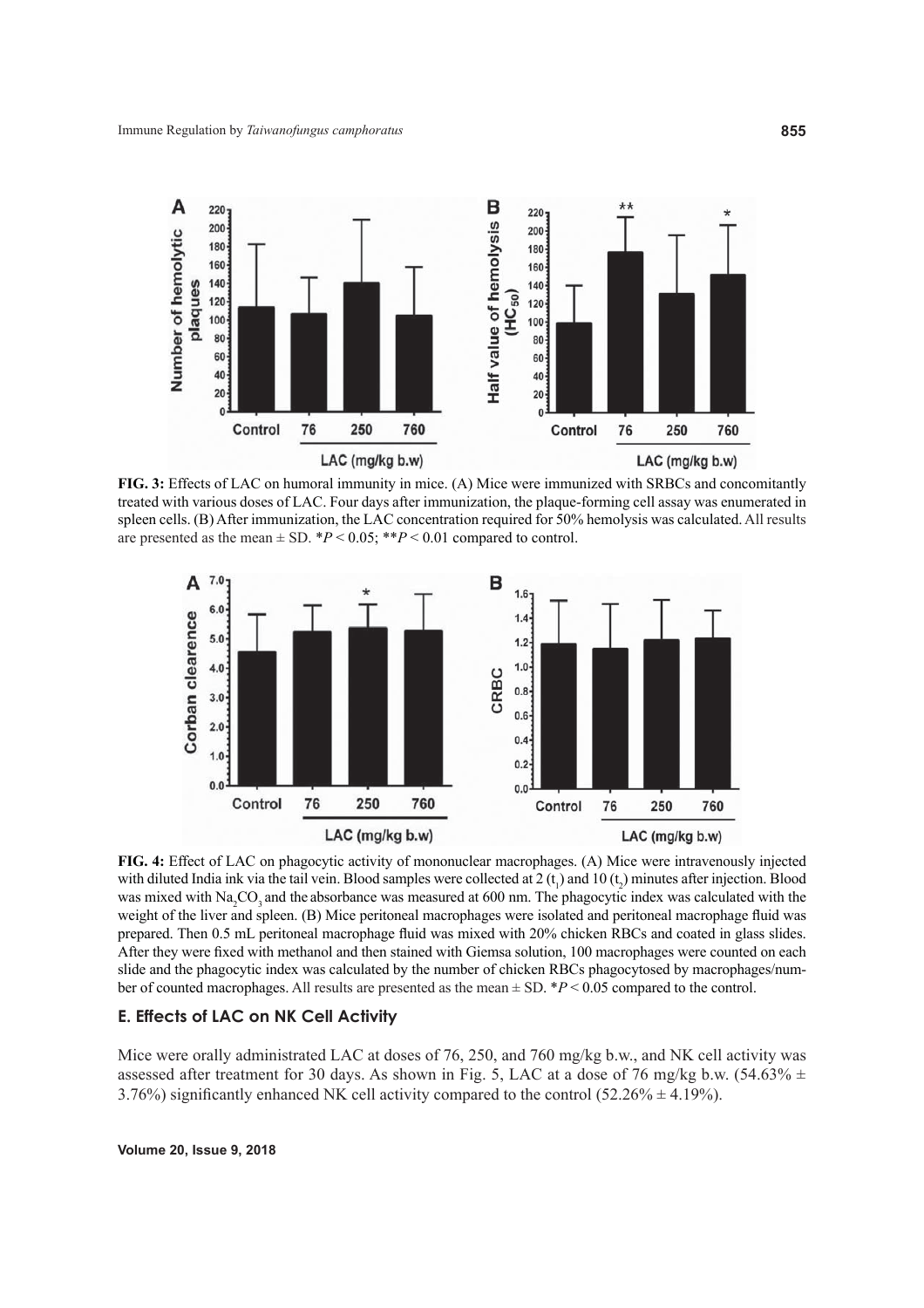

**FIG. 5:** Effect of LAC on NK cell activity. Forty-eight mice were randomly divided into 4 groups, with 12 mice in each group. The control group received distilled water, whereas the LAC treatment groups were administered 76, 250, and 760 mg/kg b.w. LAC once a day for 30 days. After treatment for 30 days, the mice were sacrificed and the spleen cells were isolated. The effector cells (spleen cells) were mixed with target cells (YAC-1) at a ratio of 50:1, then the LDH assay was performed to evaluate NK cell activity. All results are presented as the mean ± SD.  $*P < 0.05$  compared to the control.

# **IV. DISCUSSION**

In this study, LAC was orally administered to mice for 30 days and increased ConA-induced splenic lymphocyte proliferation, the serum hemolysin level, the rate of carbon clearance in the bloodstream, and NK cell activity. These results suggest that LAC stimulates cellular and humoral immune function in mice. The cellular immunity mostly involved the activation of T cells, phagocytes, and NK cells against pathogen invasion, tumor cells, and transplant cells.<sup>20</sup> ConA is a lymphocyte mitogen that selectively triggers T-cell proliferation.<sup>27</sup> Our study results show that LAC at a dose of 760 mg/kg b.w. significantly increased ConA-induced splenic lymphocyte proliferation. Therefore, LAC was able to stimulate T-cell proliferation. However, there was no significant change in footpad swelling thickness between the control and LAC groups. Monocytes/macrophages or the reticuloendothelial system were involved in clearing particles from the bloodstream.28,29 For the carbon clearance test, the ink-containing carbon particles were injected into mice treated with LAC, and the results show that the phagocytic index as measured by the carbon clearance test increased. The index of the 250 mg/kg LAC group increased statistically significantly compared to the control. These results suggest that LAC can stimulate the phagocytic activity of monocytes/macrophages in mice. Additionally, 76 mg/kg LAC markedly increased NK cell activity. According to these findings, LAC had the effect of stimulating cellular immunity in mice.

Humoral immunity is mediated by antibodies produced by B lymphocytes and is involved in antigen interaction with B cells. In this study, the effect of LAC on serum antibody production was also tested, and the results show that the value of  $HC_{50}$  increased in mice treated with LAC. Especially in the lowand high-dose groups, the value of  $HC_{50}$  markedly increased compared to the control, but there was no significant difference in hemolytic plaque formation. Therefore, the oral administration of LAC increased the level of serum hemolysin, and LAC might be involved in regulating humoral immune function in mice.

Recent evidence has revealed that *T. camphoratus* is a potent immunomodulatory agent against parasitic diseases, cancers, and allergic diseases. In recent studies, *T. camphoratus* exhibited the ability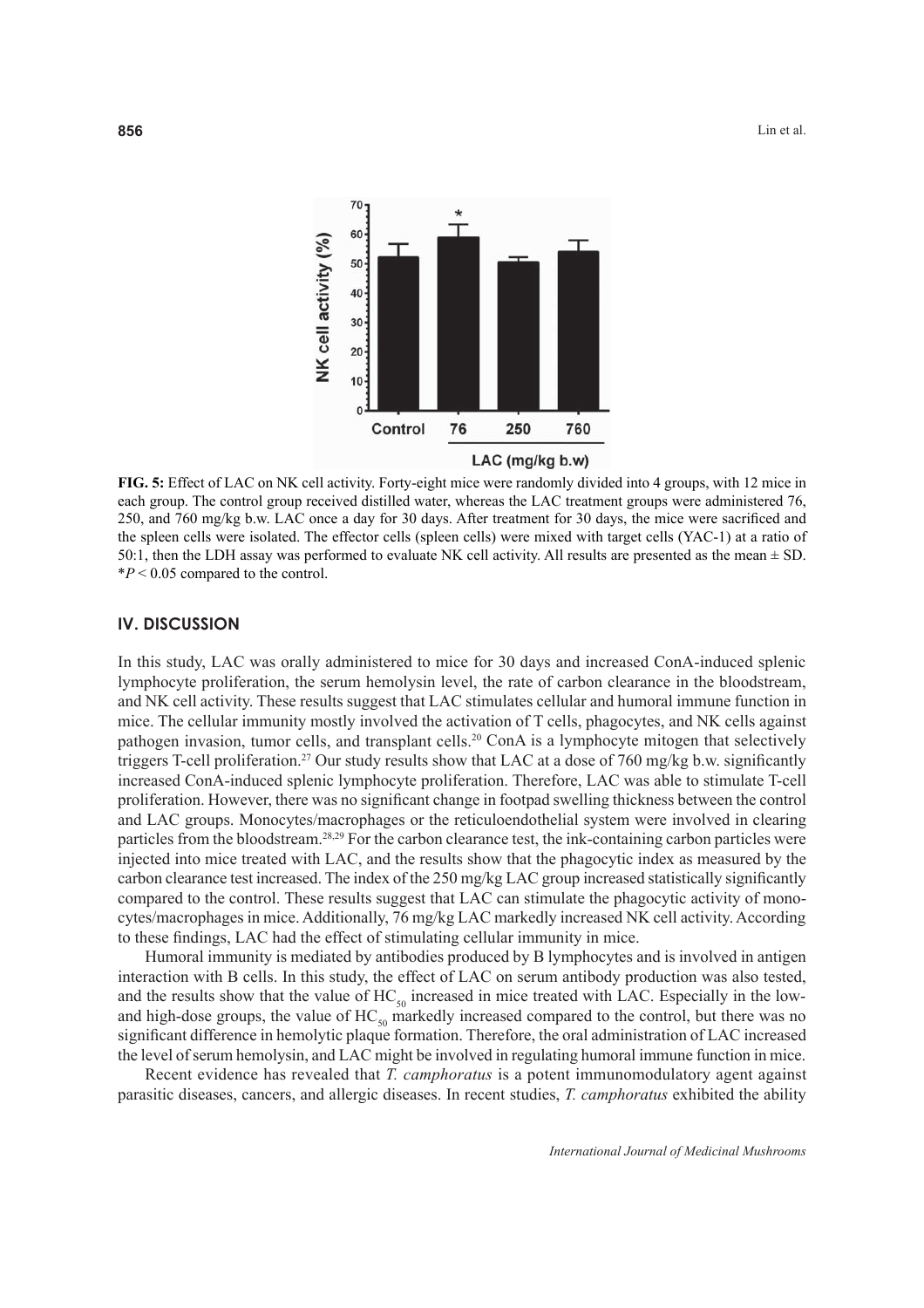to enhance phagocytic activity in monocytes and human polymorphonuclear neutrophils and to induce T-cell proliferation. Polysaccharides and adenosine might be the active constituents of *T. camphoratus* that contribute its immune system modulatory function.<sup>6,25</sup> Liu et al.<sup>30</sup> demonstrated that administration of *T. camphoratus* polysaccharides prevented asthma in mice through induction of Th1 responses and suppressed the allergen-related Th2 responses. In addition, the polysaccharide extracts from the mycelia of *T. camphoratus* enhanced Th1 development in T1/T2 doubly transgenic mice and inhibited infection of *Schistosoma mansoni* infection.<sup>31</sup> Consistent with these findings, our results show that LAC had stimulatory effects on cellular and humoral immune functions in mice. However, further studies are needed to clarify the mechanisms involved. Finally, the results of this study support the notion that LAC has effects on modulating immune function and may confer benefit as a human dietary supplement.

# **V. CONCLUSION**

Treatment with LAC significantly induced splenic T-lymphocyte proliferation and increased the phagocytic index, as measured by carbon clearance rate and NK cell activity in mice. Treatment with LAC also significantly increased  $HC<sub>so</sub>$  values. Taken together, these findings strongly suggest that LAC has modulatory effects on cellular and humoral immune functions *in vivo*.

## **ACKNOWLEDGMENTS**

The first author  $(Y-H.L)$  is employed by Taiwan Leader Biotech Corp. The other authors declare no conflicts of interest.

# **REFERENCES**

- 1. Wu SH, Ryvarden L, Chang TT. Antrodia camphorata ("niu-chang-chih"), new combination of a medicinal fungus in Taiwan. Bot Bull Acad Sin. 1997;38:273–5.
- 2. Geethangili M, Tzeng YM. Review of pharmacological effects of Antrodia camphorata and its bioactive compounds. Evid Based Complement Alternat Med. 2011;2011:212641.
- 3. Lu MC, El-Shazly M, Wu TY, Du YC, Chang TT, Chen CF, Hsu YM, Lai KH, Chiu CP, Chang FR, Wu YC. Recent research and development of Antrodia cinnamomea. Pharmacol Ther. 2013;139(2):124–56.
- 4. Yue PY, WongYY, Chan TY, Law CK, Tsoi YK, Leung KS. Review of biological and pharmacological activities of the endemic Taiwanese bitter medicinal mushroom, Antrodia camphorata (M. Zang et C. H. Su) Sh. H. Wu et al. (higher Basidiomycetes). Int J Med Mushrooms. 2012;14(3):241–56.
- 5. Chen YJ, Cheng PC, Lin CN, Liao HF, Chen YY, Chen CC, Lee KM. Polysaccharides from Antrodia camphorata mycelia extracts possess immunomodulatory activity and inhibits infection of Schistosoma mansoni. Int Immunopharmacol. 2008;8(3):458–67.
- 6. Kuo MC, Chang CY, Cheng TL, Wu MJ. Immunomodulatory effect of Antrodia camphorata mycelia and culture filtrate. J Ethnopharmacol. 2008;120(2):196–203.
- 7. Liu KJ, Leu SJ, Su CH, Chiang BL, Chen YL, Lee YL. Administration of polysaccharides from Antrodia camphorata modulates dendritic cell function and alleviates allergen-induced T helper type 2 responses in a mouse model of asthma. Immunology. 2009;129(3):351–62.
- 8. Chiou JF, Wu AT, Wang WT, Kuo TH, Gelovani JG, Lin IH, Wu CH, Chiu WT, Deng WP. A preclinical evaluation of Antrodia camphorata alcohol extracts in the treatment of non-small cell lung cancer using non-invasive molecular imaging. Evid Based Complement Alternat Med. 2011;2011:914561.
- 9. Chang CW, Chen CC, Wu MJ, Chen YS, Sheu SJ, Lin TW, Chou SH, Lin SC, Liu CJ, Lee TC, Huang CY, Lo JF. Active component of Antrodia cinnamomea mycelia targeting head and neck cancer initiating cells through exaggerated autophagic cell death. Evid Based Complement Alternat Med. 2013;2013:946451.
- 10. Lee YC, Ho CL, Kao WY, Chen YM. A phase I multicenter study of antroquinonol in patients with metastatic non-small-cell lung cancer who have received at least two prior systemic treatment regimens, including one platinum-based chemotherapy regimen. Mol Clin Oncol. 2016;3(6):1375-80.